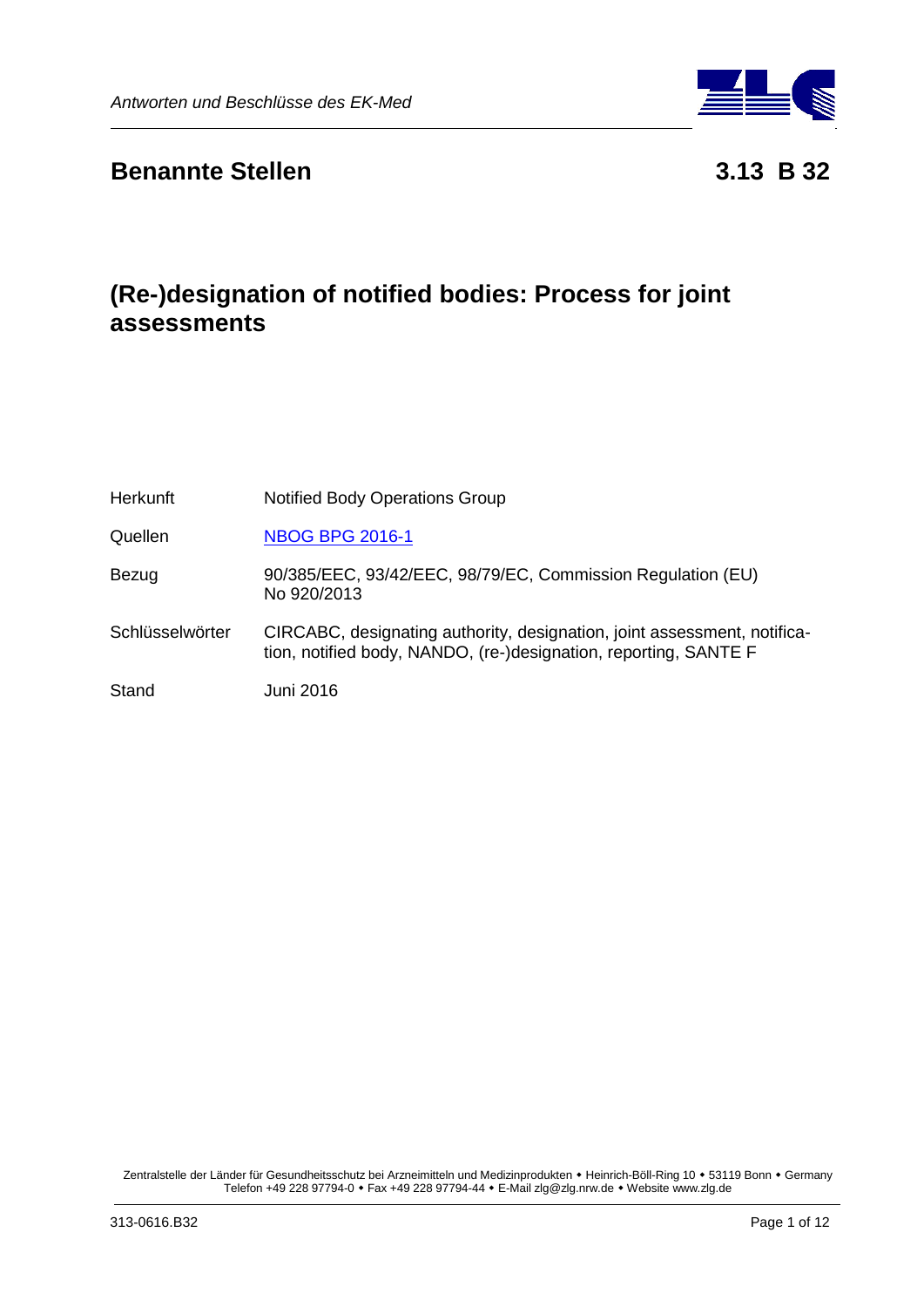# **(Re-)designation of notified bodies: Process for joint assessments**

## **1 Scope**

- 1.1 This guide is intended to provide guidance to designating authorities (DAs) and joint assessment teams (JATs) when conducting (re-)designation and scope extension assessments of notified bodies (NBs) under [Commission Implementing Regulation \(EU\)](http://eur-lex.europa.eu/LexUriServ/LexUriServ.do?uri=OJ:L:2013:253:0008:0019:EN:PDF)  [No 920/2013](http://eur-lex.europa.eu/LexUriServ/LexUriServ.do?uri=OJ:L:2013:253:0008:0019:EN:PDF) (hereafter referred to as the Regulation). As the majority of those assessments will be for re-designations the timelines defined below refer primarily to those.
- 1.2 Whilst the Regulation does not apply to **Directive 98/79/EC** (IVDD), it could be the case that an NB wishes to combine its (re-)designation under both [Council Directive](http://eur-lex.europa.eu/LexUriServ/LexUriServ.do?uri=CONSLEG:1990L0385:20071011:EN:PDF)  [90/385/EEC](http://eur-lex.europa.eu/LexUriServ/LexUriServ.do?uri=CONSLEG:1990L0385:20071011:EN:PDF) on active implantable medical devices (AIMDD) and [Council Directive](http://eur-lex.europa.eu/LexUriServ/LexUriServ.do?uri=CONSLEG:1993L0042:20071011:EN:PDF)  [93/42/EEC](http://eur-lex.europa.eu/LexUriServ/LexUriServ.do?uri=CONSLEG:1993L0042:20071011:EN:PDF) on medical devices (MDD) with the IVDD. In such a case the joint assessment process deals solely with the MDD / AIMDD. Nevertheless, as the prerequisites for designation under both of those Directives have a bearing on an NB's capability to perform conformity assessments according to the IVDD, DAs shall consider the outcome of the joint assessment on the MDD / AIMDD when deciding on an NB's fitness to operate under the IVDD.

#### **2 Pre-assessment activities**

2.1 **NB's application**:When applying for (re-)designation, or for an extension of its scope of designation, the (applicant) NB shall use the application form [NBOG F 2014-1](http://www.nbog.eu/resources/NBOG_F_2014_1.doc) set out in Annex II and submit supporting documentation as requested.

For an existing NB, these data shall be provided ideally **around 18 months** prior to the expiry of the NB's (national) designation and **around 6 months** in advance of the anticipated on-site assessment. There shall be sufficient time within this overall 18-month period for the assessment of the application, execution of the on-site assessment and subsequent verification activities by the DA which would allow all of the nonconformities in NB performance to be rectified prior to the above expiry date. The flowchart in the annex to this document illustrates the process and the estimated length of time needed for each step.

Note: If 18 months is insufficiently long to carry out all of the above tasks, the NB's designation will, pending completion of the exercise, expire or the NB will be de-designated and placed in the suspended / withdrawn part of the New Approach Notified and Designated Organisations Information System (NANDO).

For an *applicant* NB, the time limits are less important but those conformity assessment bodies should be aware that a similar time period may be required before a recommendation on designation can be made. In the event that an *existing* NB applies for an extension to its scope of designation, the overall time period may be much shorter.

- 2.2 **Review of NB's application for completeness**. An initial review shall be carried out by the DA to verify the completeness and expected content of the documents according to [NBOG F 2014-1.](http://www.nbog.eu/resources/NBOG_F_2014_1.doc) This review should take no more than one month after receipt. In the event that documentation is missing or incomplete, the DA shall request and receive these data from the NB. If not forthcoming, the process should terminate at this point because it is not possible to proceed.
- 2.3 **Dates for on-site assessment**. If the application is sufficiently complete to allow the onsite assessment to proceed, the DA shall forward the application and the relevant docu-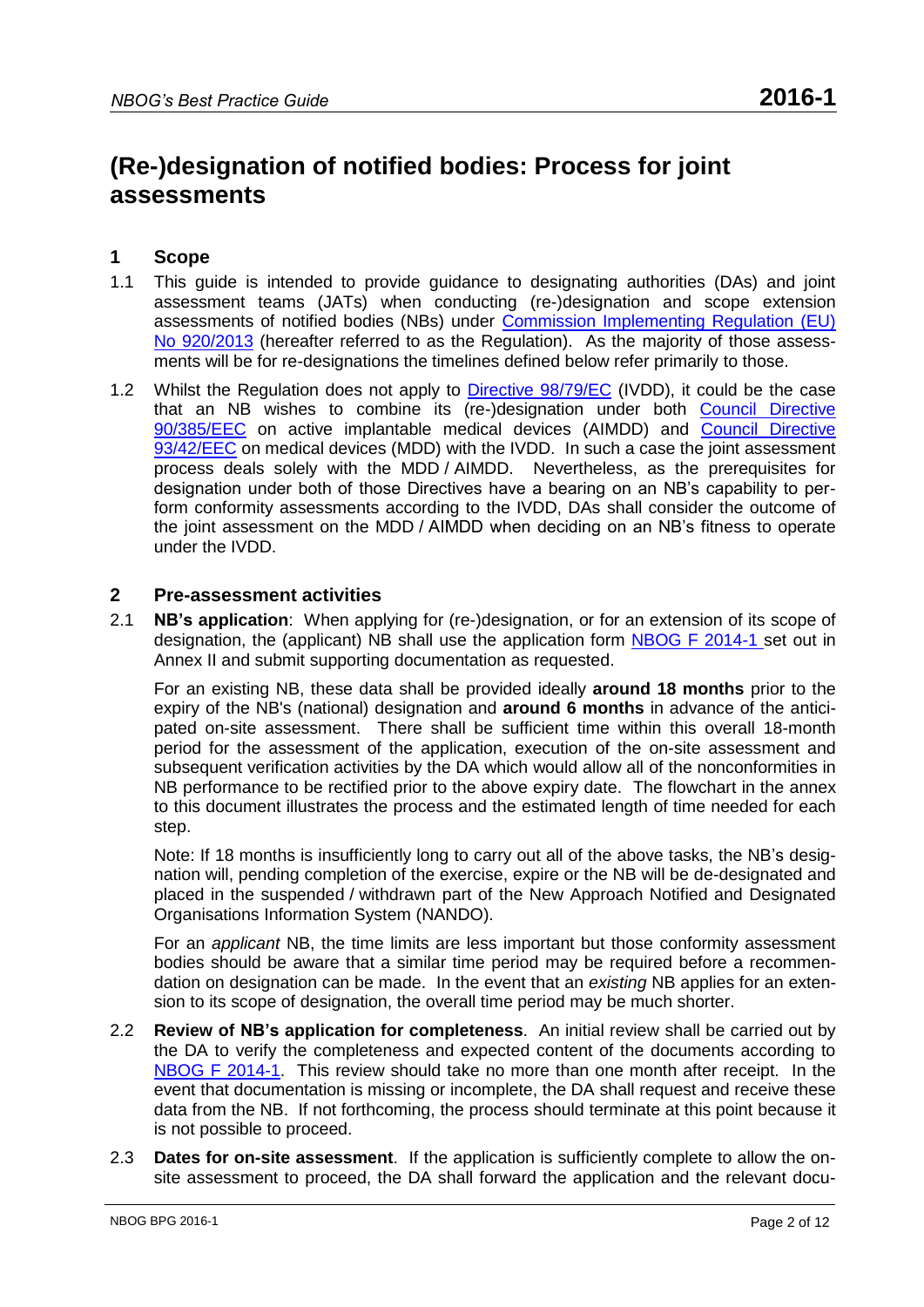mentation to the Commission's Directorate-General for Health and Food Safety, Directorate F (hereafter referred to as SANTE F). Following consultation with both the NB and SANTE F, the DA shall agree on the probable dates for the on-site assessment. This should normally be done between one and two months after receipt of the NB's application. The on-site assessment shall ideally be scheduled around 6 months after the submission of the application to the DA (and around 12 months before the expiry date of the NB's designation, if applicable). This is to give both the DA and the JAT sufficient time to assess the application in detail.

If the DA's process for re-designation requires an observed audit of a manufacturer as part of the on-site assessment a JAT must be involved in that component of the assessment.

- 2.4 **Composition of the JAT**. SANTE F will, from the pool of national expert assessors made available from all of the DAs, select two national expert assessors who are available and are best suited on the basis of their experience and language capabilities to effectively participate in the on-site assessment of the NB in question. This selection process shall be completed at the very latest 3 months before the scheduled date of the on-site assessment.
- 2.5 **Announcement letter regarding the on-site assessment**. After the dates of the on-site assessment have been discussed and agreed informally between the DA and SANTE F, the latter will write to the DA, formally launching the on-site joint assessment process. This letter will usually be sent out around three months prior to the on-site assessment. It will identify the SANTE F personnel (including the JAT coordinator) who will be involved in the joint assessment and the national expert assessors. The letter will describe the process for conducting the on-site assessment and will include, as an appendix, a specimen assessment plan for the on-site assessment.

The duration of the on-site assessment will depend on the language in which the on-site assessment is to be conducted and the purpose of the assessment. For example, a standalone scope extension should take proportionally less time than a full (re-) designation, though this depends on the number of new scope expressions being added and the time since the last full (re-)designation assessment took place. Depending on language requirements, a full (re-) designation should normally take a minimum of 4 days on-site with up to 5 days if interpretation is required. It is essential that the on-site assessment lasts long enough so that both the DA and the JAT can sufficiently assess if the NB does fulfil the requirements throughout its applied scope of designation.

- 2.6 **Arrangement of interpretation**. If the language in which the on-site assessment is to be conducted is not English, SANTE F shall arrange for interpretation to be provided at its expense. Up to four interpreters may be required for each on-site assessment.
- 2.7 **Transmission of the application and supporting documentation to the JAT**. The language in which the application is made will usually be that of the Member State / EFTA / EEA country in question but information made available in English facilitates the conduct of the joint assessment. It is usually the case that NBs with international clients will already have many procedures written in English. If not, it is in the interests of the NB to translate at least key documents into English in order to facilitate the conduct of the assessment.

In addition to the full application, important documents needed by SANTE  $F -$  preferably in English – include the procedures listed under points 19, 31, 32, 33 and 41 in [NBOG F](http://www.nbog.eu/resources/NBOG_F_2014_1.doc)  [2014-1,](http://www.nbog.eu/resources/NBOG_F_2014_1.doc) the DA's previous assessment / observed audit report and the list of EC-certificates (if applicable) issued by the NB.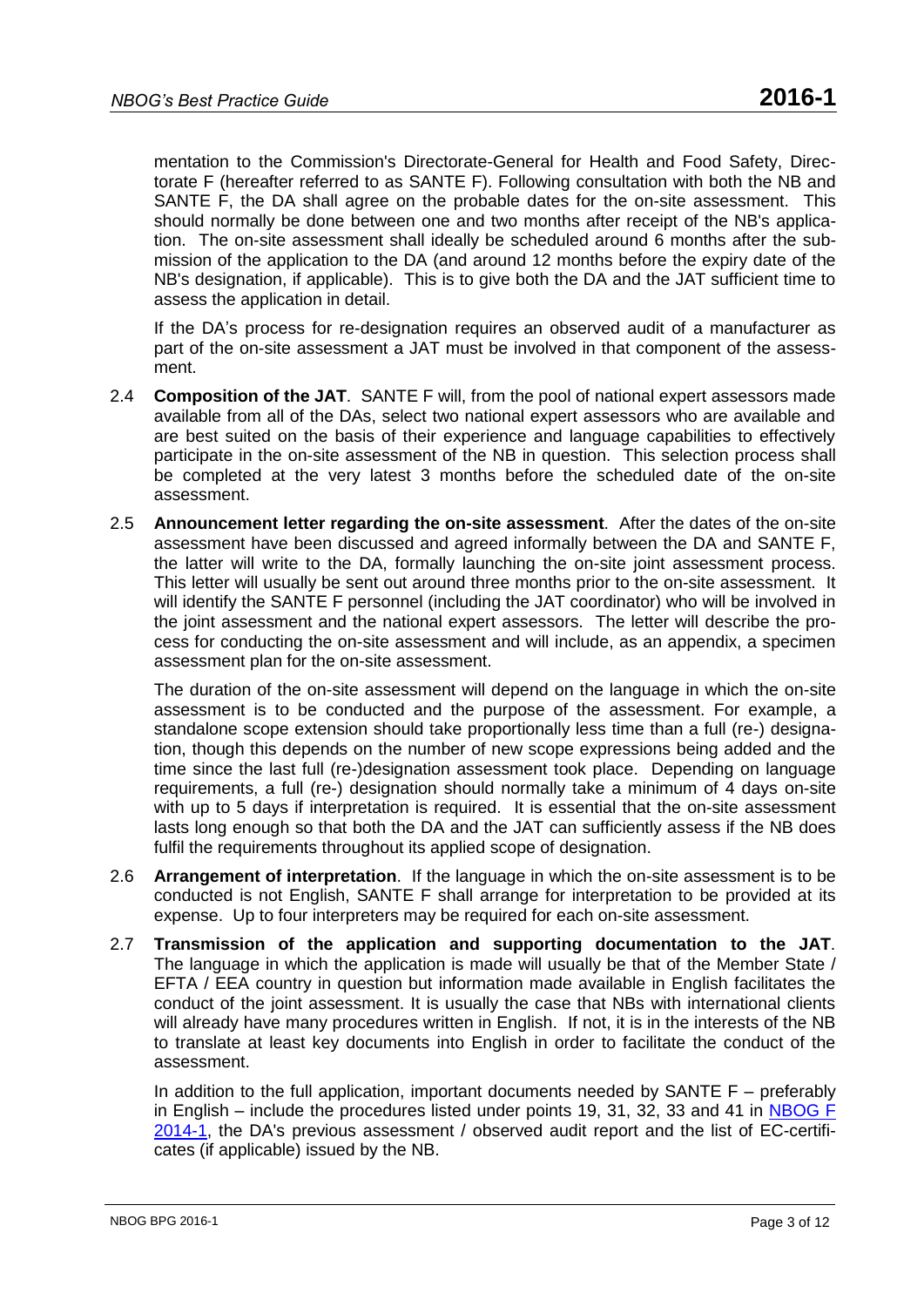Transmission of data from the DA will normally be by email. If the files are too large, or if the NB does not wish to have its documents transmitted by email (for security reasons), the DA can physically send the data (e.g. on an encrypted CD, DVD or memory stick) via recorded post. The JAT coordinator would expect to receive these data around 3 months prior to the on-site assessment to allow for sufficient time for the JAT assessment of the application.

2.8 **Dissemination of information to JAT members**. The JAT coordinator shall upload the data into a specific CIRCABC<sup>1</sup> workspace (SANTE F Joint Assessments) to disseminate the information referred to in 2.7 to the national experts. To facilitate this, the other JAT members shall be granted access to this workspace via their CIRCABC profiles.

Note: At the end of the assessment process the SANTE F shall delete information uploaded into this temporary repository.

In the event that a substantial part of the application and supporting documentation is not submitted in English, the JAT coordinator shall arrange for machine translation of appropriate documents. To this end, there may be a need for the JAT coordinator to request the resubmission of certain documentation from the DA in a format suitable for machine translation<sup>2</sup>.

2.9 **Detailed assessment of the application**. Both the DA and the JAT must carry out a detailed assessment of the application against the requirements of the MDD and / or the AIMDD together with the Annexes to the Regulation. The outcome of this exercise should be documented on a NBOG agreed form.

The DA will invariably be in a position to complete its review in a shorter time frame than the JAT (due to language issues). In any case, the DA should send its assessment of the application to the JAT coordinator no later than one month prior to the date of the on-site assessment. The JAT review of the application should also be complete no later than one month prior to the date of the on-site assessment and submitted to DA.

The JAT coordinator is responsible for ensuring that the detailed assessment of the application is conducted in good time and that the national experts are actively involved in and contribute to this process. He / she may delegate specific parts of the assessment of the application to individuals in the JAT.

- 2.10 **Coordination with the DA**. The JAT coordinator is responsible for establishing and maintaining contact with the lead assessor from the DA. The JAT coordinator shall arrange for at least one teleconference to be held between the DA team and all of the members of the JAT in which the results of the off-site assessment of the application (by both the JAT and DA) are discussed, open questions on the application are addressed, decisions on the role of each of the team members during the on-site assessment will be taken and the DA's proposed assessment plan agreed and fine-tuned if necessary. This teleconference should be held shortly after the off-site assessment is completed, at the latest four weeks before the on-site assessment.
- 2.11 **Negative opinion of the application**. In the unlikely event that either the DA or the JAT considers that the application is insufficient to warrant progressing to the on-site assessment stage, the on-site assessment shall be postponed or cancelled latest three weeks prior to the assessment. It is the responsibility of the DA to inform the NB that this is the case.

 $\overline{\phantom{a}}$ 

 $1$  Communication and Information Resource Centre for Administrations, Businesses and Citizens

 $2$  For example, scanned pdf documents or protected pdf documents are unsuitable for machine translation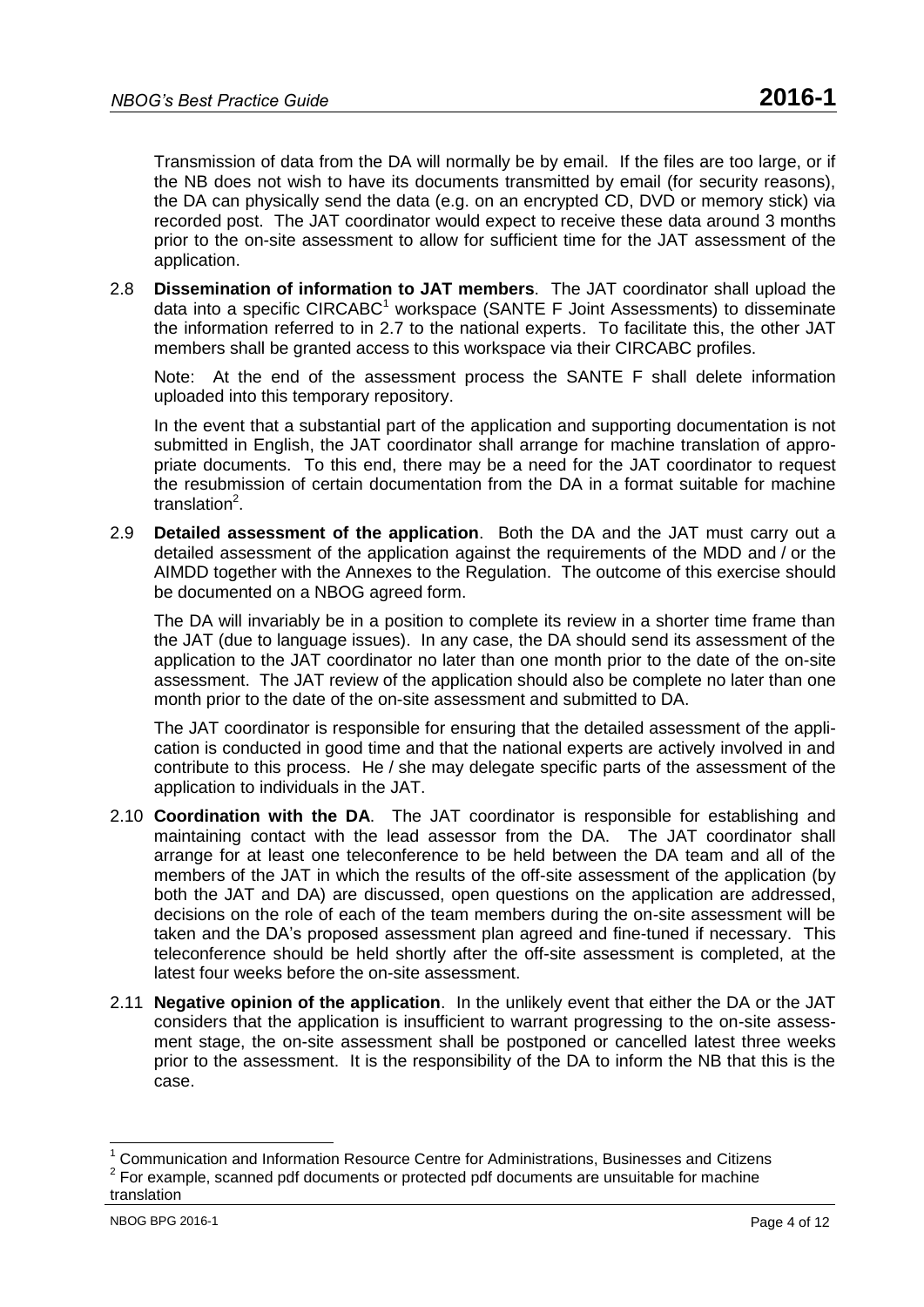**Postponement** is possible if the shortcomings in the application can be rectified, though in such a case the NB should be warned that, due to the postponement, it may not be possible to complete the entire joint assessment process in time to allow for a re-designation to take place before the expiry date of its designation. The NB would be asked to submit a revised application once the issues which precluded acceptance of the original application have been addressed. When this occurs, the process would continue where it has been interrupted.

**Cancellation** should be considered if there is no likelihood that the NB will meet the requirements for designation (thus rendering the on-site assessment superfluous).

#### 2.12 **Positive opinion of the application: Selection of client files for the on-site assessment**

In order to gain an understanding of the adequacy of the NB's conformity assessment process, it is necessary, not only to look at the NB's audit reports of manufacturers and records of its technical file reviews and design dossier examinations, but to have the opportunity to see the source data upon which such reports are based. Given that NBs may not keep copies of manufacturers' technical files at their premises, the NB would have to know in advance the client files which will be subject to review by the DA and JAT so that the documentation can be requested from the manufacturer and be present on-site for the duration of the on-site assessment.

Both the DA and the JAT shall agree on a list of such files (ideally including examples of devices certified according to all of the Annexes for which the NB is designated). Criteria for selection of files could include the Class, distribution of the geographical origin of the clients, complaints, vigilance reports and other information as well as specialist interest of the JAT and DA team members. If possible, recent files that have been assessed in accordance with the procedures and forms included in the application should be prioritised.

The selection of the client files is normally confirmed at the time of the teleconference between the DA and JAT (see 2.10). If the technical documentations are not kept at the NB's premises the DA shall submit this list to the NB between 3 and 4 weeks in advance of the on-site assessment to give sufficient time for the files to be called in.

#### **3 On-site-assessment activities**

- 3.1 **Scope of the on-site assessment**. The assessment will cover all of the designation criteria laid down in the relevant annexes to the MDD and / or AIMDD and as elaborated further in the Regulation. The assessment should follow the agreed assessment plan. Ordinarily the overall team ( $DA + JAT$ ) will be subdivided into two or more sub-teams which between them will cover the four main subject areas detailed in Annex II to the Regulation. Usually, in parallel to the discussion on the main subject areas by one subteam the other team(s) will focus on assessment of NB files.
- 3.2 **Roles during the on-site assessment**. The assessment is led by the DA lead assessor, who has the overall responsibility for the on-site assessment. The JAT will be embedded as part of the overall assessment team with distinct roles for each team member.
- 3.3 **Opening meeting**. This will be led by the DA lead assessor. He / she will outline the legal basis for the assessment. The JAT coordinator shall also describe the role of the JAT in the process and the NB shall be informed as to how the whole process will progress (regarding the reports, access thereto, confidentiality issues, follow-up postassessment activities etc.).
- 3.4 **Conduct of the on-site assessment**. Throughout the assessment there shall be constant communication between the DA and JAT with time allocated for discussion of find-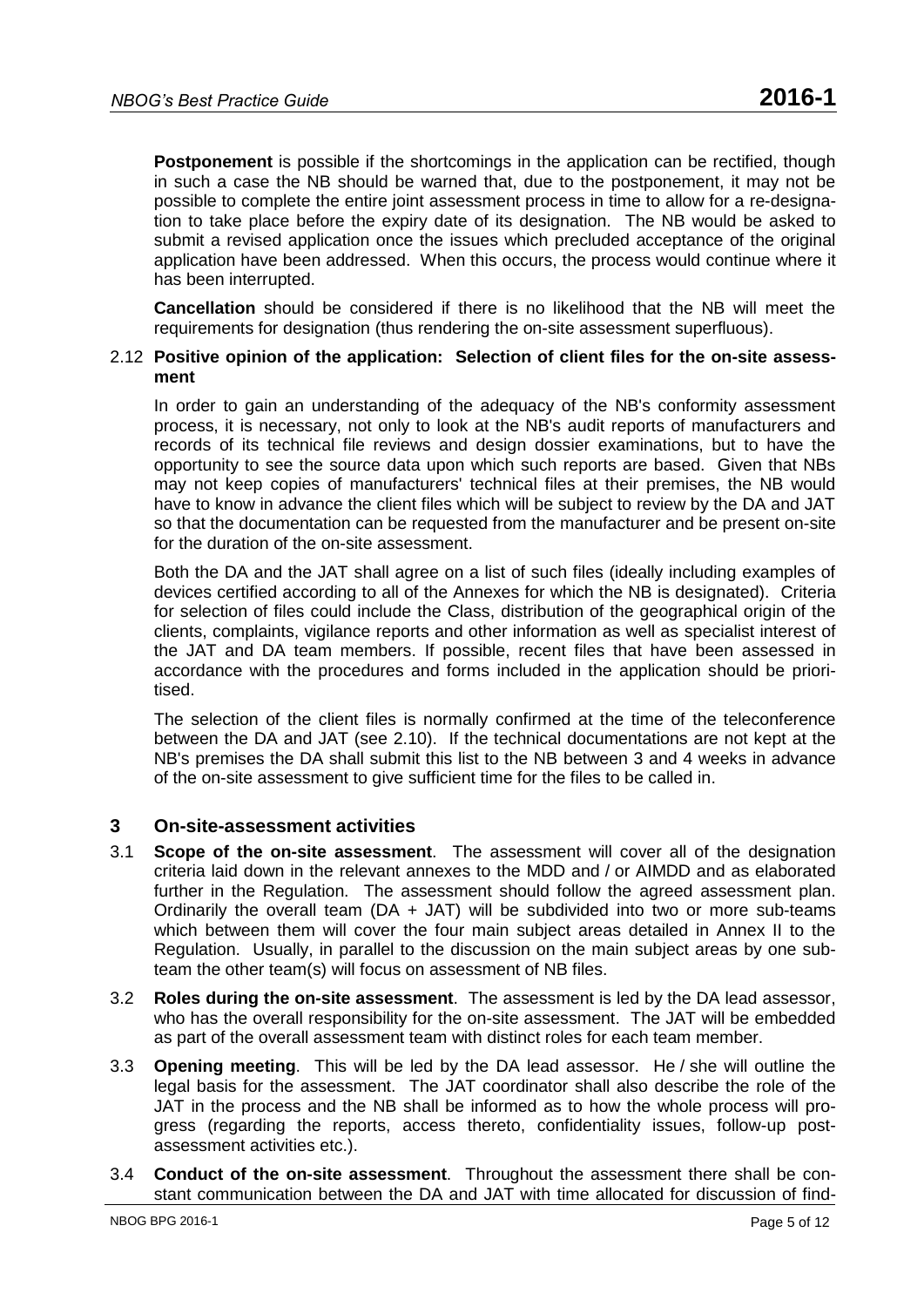ings at intervals during and at the end of each day's activities. The DA may also decide to debrief the NB at regular intervals during the assessment (usually at the end of each day).

3.5 **Problems with completing the on-site assessment**. In exceptional cases it may prove impossible to assess the NB's compliance with all of the designation criteria in the time allocated for the joint assessment. In such cases, the JAT shall discuss the options available with the DA to ensure that all of the designation criteria are assessed with sufficient rigour. Such options could include continuing the on-site assessment at a mutually agreeable future date.

In the unlikely event that the DA disagrees with the JAT and considers that the assessment has covered all of the requisite areas in sufficient depth and thus does not agree with a request to extend the duration of the assessment, the JAT coordinator shall record this difference of opinion in the JAT report which will form the basis of a negative JAT opinion on (re-)designation.

- 3.6 **Nonconformities**. If found, shortcomings in the NB's procedures or performance should be raised as nonconformities against a legal requirement, for example an article or a clause in one of the Annexes to the MDD / AIMDD or the Regulation. Findings pertaining to individual client files would ordinarily be recorded as examples or supporting evidence for the nonconformities identified, or, when not applicable, as nonconformities. Nonconformities should be classified as major or minor as outlined in Section 4, Chapter 8.0 of the [NBOG designating authorities' handbook.](http://www.nbog.eu/resources/da_handbook.pdf)
- 3.7 **Observations**. Observations may be recorded where there is no legal requirement breached.
- 3.8 **Pre-closing meeting**. Before the closing meeting with the NB the DA and the JAT together shall compile, if applicable, a list of nonconformities and observations, with the appropriate supporting evidence. For the purpose of the reports that will be issued from both the DA and the JAT, agreement shall also be sought on where within the four main chapters of the report the nonconformities should be placed (general, QMS, resource or process). If DA and JAT have diverging views on individual nonconformities or the outcome of the assessment such differences of opinion between the DA and the JAT shall be clearly expressed and documented by the JAT.
- 3.9 **Special measures**. If the outcome of the assessment is sufficiently negative in the opinion of the JAT to warrant immediate action on the part of the DA, for example restricting the NB's activities, pending resolution of the nonconformities identified, there should be free and frank discussion between the JAT and the DA team on the options and possibilities available.
- 3.10 **Closing meeting**. The DA shall inform the NB about all the nonconformities detected. The list of nonconformities shall be given to the NB in writing, in advance of a formal report being issued by the DA. Whilst not obligatory it would be useful if the DA also allows the JAT coordinator to comment on the assessment and reiterate the reporting procedures (from the JAT perspective). If at the time of the closing meeting the DA team has the authority to impose special measures on the NB and decides to do so, the NB shall be informed of this.
- 3.11 **Expected NB response**. The DA shall ask the NB to respond to any nonconformity with a corrective and preventive action plan (CAPA) containing a thorough root cause analysis. The urgency for receiving such a CAPA plan depends on the seriousness of the nonconformities. If any nonconformity represents a serious health risk, the NB has to take immediate action. For all other nonconformities, the CAPA plan shall be produced within a timeframe defined by the DA, e.g. within a maximum of 2 weeks for any major issues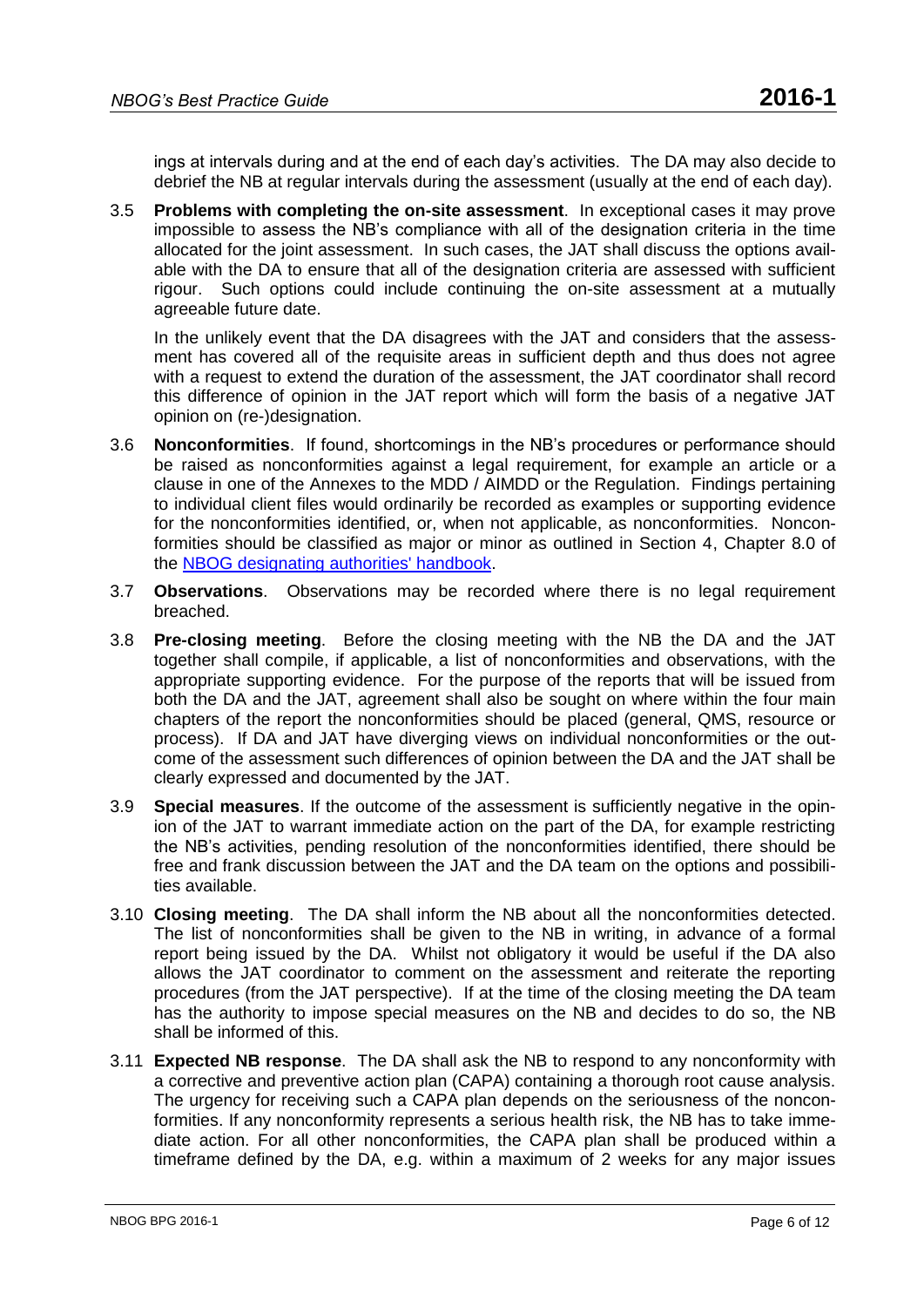raised and within 4 weeks for the minor nonconformities raised. If necessary, further onsite follow-up assessments might be conducted by the DA.

### **4 Post-assessment activities**

4.1 **JAT report – timing and content**. The time limit for production of the JAT report (45 days after completion of the on-site assessment) is prescribed in the Regulation. If applicable, this report will include the list of nonconformities and observations raised and will include a recommendation with regard to the (re-)designation. The JAT report will also include, as appendices, the NB's applied-for scope of designation (on form NBOG F 2012- 1 or NBOG F 2012-2 for the AIMDD and MDD respectively).

The JAT coordinator is responsible for writing this report and he / she will rely on input from all of the JAT members. The report will not contain information such as the names of the notified body's staff and clients and their trademarks. Within 45 days of completion of the on-site assessment, a *draft* version of the report will be sent to the DA for its comments on the factual content, or other elements, of the report. These comments should be returned to the JAT coordinator within 25 working days of its receipt. The JAT coordinator will address the comments, modify the report accordingly and send the *final* JAT report to the DA along with a table indicating how individual comments have been taken into account for the production of the final report. This final JAT report will eventually be uploaded into the Joint Assessments workspace in CIRCABC for perusal by all of the EU / EFTA / EEA DAs. The JAT report will be in English.

When sending this final JAT report back to the DA, the JAT coordinator will also include a proforma for completion by the DA (in English) which will be uploaded into the CIRCABC database alongside both the final DA report and the final JAT report.

- 4.2 **DA Report – timing**. There is no time limit for the production of the DA report. Depending on the number and nature of the nonconformities identified, the time the NB will need to implement corrections and CAPAs and the time needed by the DA to verify the effectiveness of those corrections and CAPAs (which may well involve further on-site assessments and off-site reviews of documentation), the final DA report may take many months to produce.
- **4.3 Post-assessment verification**. Ordinarily this aspect is handled solely by the DA. As a courtesy the DA lead assessor should periodically liaise with the JAT coordinator in respect of the NB's CAPA plan, the progress being made by the NB in implementation of its corrective and preventive actions and the judgement of this by the DA.

The DA may seek to avail of advice and assistance from the JAT members when assessing the adequacy of the NB's actions or for discrete activities such as assessment of competence of NB personnel for NBOG scope expressions and specific conformity assessment roles. If time and resources permit, SANTE F may arrange for JAT assistance to be provided, though such assistance cannot always be guaranteed for practical reasons.

- 4.4 **DA Report – content**. Normally, the DA report will contain the same nonconformities as identified in the JAT report. The DA report will usually be written in the language of the DA. Additionally, it should contain as a minimum:
	- for each of the nonconformities identified, at least a summary on how corrections and CAPAs proposed by the NB have been assessed (as satisfactory or not) by the DA. The DA may decide to finalise its report only after receipt and assessment of all evidence of the NB's actions;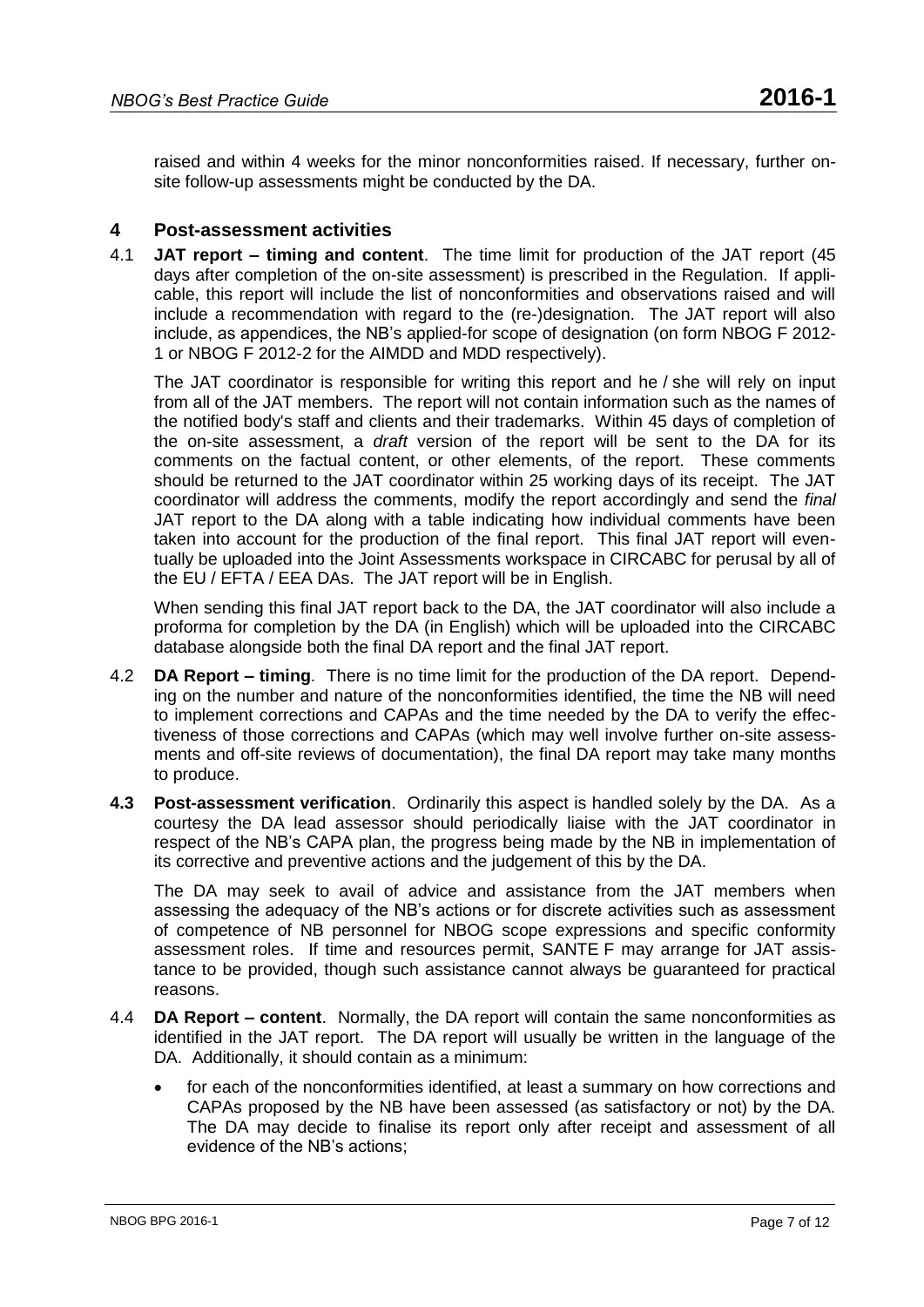a clear recommendation on the proposed scope of designation of the NB (if applicable). The proposed *final* scope should be detailed in either [NBOG F 2012-1](http://www.nbog.eu/resources/NBOG_F_2012_1.doc) and / or NBOG F [2012-2.](http://www.nbog.eu/resources/NBOG_F_2012_2.doc)

Note: Based on the outcome of the assessment, this scope may well differ from the applied-for scope submitted with the NB's application and appended to the JAT report.

**4.5 Submission of the final DA report to the Commission**. SANTE F has agreed to handle the process of uploading both the final JAT and final DA reports including attachments and the proforma into the [Joint Assessments](https://circabc.europa.eu/w/browse/db0b3d0c-e537-4f96-8e20-3f79bfc0751b) workspace on CIRCABC on behalf of the DA whereupon both reports will be available for perusal by all of the EU / EFTA / EEA DAs.

Note: The format of DA reports is not prescribed. However it is helpful if they are additionally submitted in machine readable formats (as opposed to scanned pdfs) as this facilitates machine translation (if necessary).

4.6 **Translation**. In respect of those DA reports which are not written in English, as a courtesy to other DAs, SANTE F may arrange for a machine (or, time permitting, an official) translation and also upload this into the [Joint Assessments](https://circabc.europa.eu/w/browse/db0b3d0c-e537-4f96-8e20-3f79bfc0751b) CIRCABC workspace.

Note: The time limits for DAs to raise questions or comments on the report(s) are not affected by the upload of the translated report which is for informative purposes only.

#### **5 Post-upload activities**

- 5.1 Following the upload of both the final DA report and the final JAT report into CIRCABC, there is a one month period during which both the other DAs and the Commission services can address questions or raise concerns and request further information from the DA in question. In this regard the JAT is in a unique position to assess the DA's final report and determine whether the evidence provided justifies the DA decision on designation of the NB and the scope thereof. To that end, the JAT coordinator shall arrange for the members of the JAT to review the requisite documents. In the event that there are concerns or questions, the JAT coordinator shall submit these to the DA in writing.
- 5.2 Questions or requests from either SANTE F (or other Commission services such as the Directorate-General for Internal Market, Industry, Entrepreneurship and SMEs) or the other DAs do not need to be uploaded into CIRCABC. In the event that such questions or concerns are raised, the DA is invited to inform the SANTE F of the questions raised (from which other DA) and the answers it proposes. Such answers are to be provided to the questioning DA (and, for courtesy copied to SANTE F) within four weeks of receipt of the question.
- 5.3 During this one month period the other DAs may also request an exchange of views on the NB's application, organised by the Commission – the Directorate-General for Internal Market, Industry, Entrepreneurship and SMEs.
- 5.4 Following the DA's response to questions or concerns raised (which will have been addressed to the questioning DA and copied to SANTE F), each of the other DAs or SANTE F and other Commission services have a further month in which they may individually or jointly address recommendations to the DA. The DA is obliged to take account of such recommendations when it finally takes the decision on the (re-) designation of the NB. If the recommendations are contrary to the DA's intentions as regards designation, and it decides not to follow the recommendations, the DA has two weeks in which to provide the questioning DA(s) its rationale for its (re-)designating decision. As a courtesy this response should also be copied to SANTE F.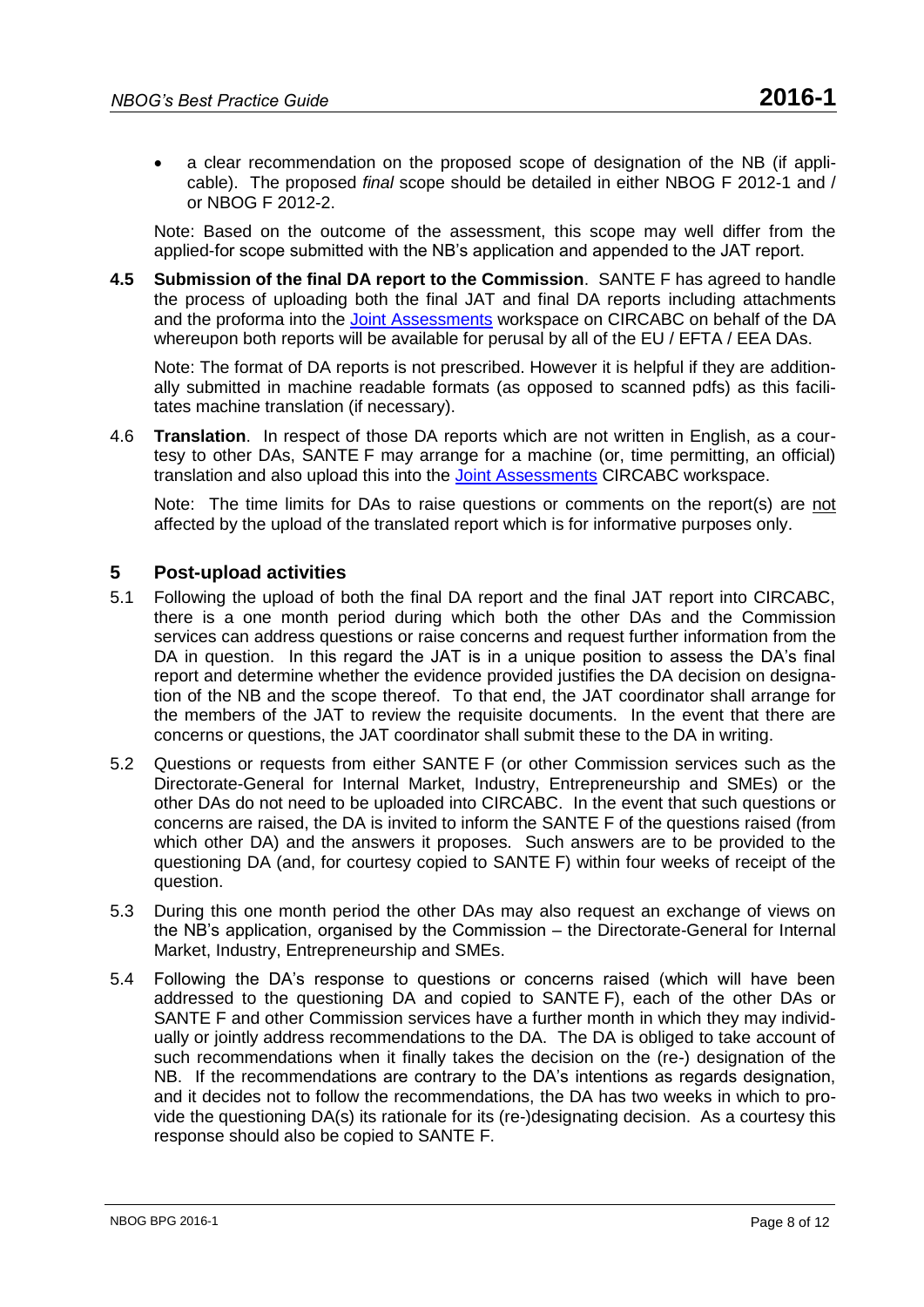5.5 When no questions and comments described above do arise, one month after the upload of both the reports into CIRCABC, the DA can then formally (re-)designate the NB and notify it's designation via the NANDO system.

### **6 References**

| <b>References</b> | 90/385/EEC <sup>3</sup>                                                                                                                      |
|-------------------|----------------------------------------------------------------------------------------------------------------------------------------------|
|                   | 93/42/EEC <sup>4</sup>                                                                                                                       |
|                   | 98/79/EC <sup>5</sup>                                                                                                                        |
|                   | Commission Regulation (EU) No 920/2013 <sup>6</sup>                                                                                          |
| Sources           | NBOG F 2012-1 Notification form - Directive 93/32/EEC<br>11 I                                                                                |
|                   | NBOG F 2012-2 Notification form - Directive 90/385/EEC<br>[2]                                                                                |
|                   | NBOG F 2014-1 Application form to be submitted when applying for<br>[3]<br>designation as a notified body                                    |
|                   | NBOG designating authorities' handbook<br>[4]                                                                                                |
| Keywords          | CIRCABC, designating authority, designation, joint assessment, notifica-<br>tion, notified body, NANDO, (re-)designation, reporting, SANTE F |
| Date of issue     | June 2016                                                                                                                                    |

 $^3$  Directive 90/385/EEC on Active Implantable Medical Devices, O.J. L 189, 20.7.1990, p. 17, as amended Birective 90/00/EEC on Medical Devices, O.J. L 169, 12.7.1993, p. 1, as amended

<sup>5</sup> Directive 98/79/EC on *in vitro* diagnostic Medical Devices, O.J. L 331, 7.12.1998, p. 1, as amended

<sup>&</sup>lt;sup>6</sup> Commission Implementing Regulation (EU) No 920/2013 of 24 September 2013 on the designation and the supervision of notified bodies under Council Directive 90/385/EEC on active implantable medical devices and Council Directive 93/42/EEC on medical devices, O.J. L 253, 25.9.2013, p. 8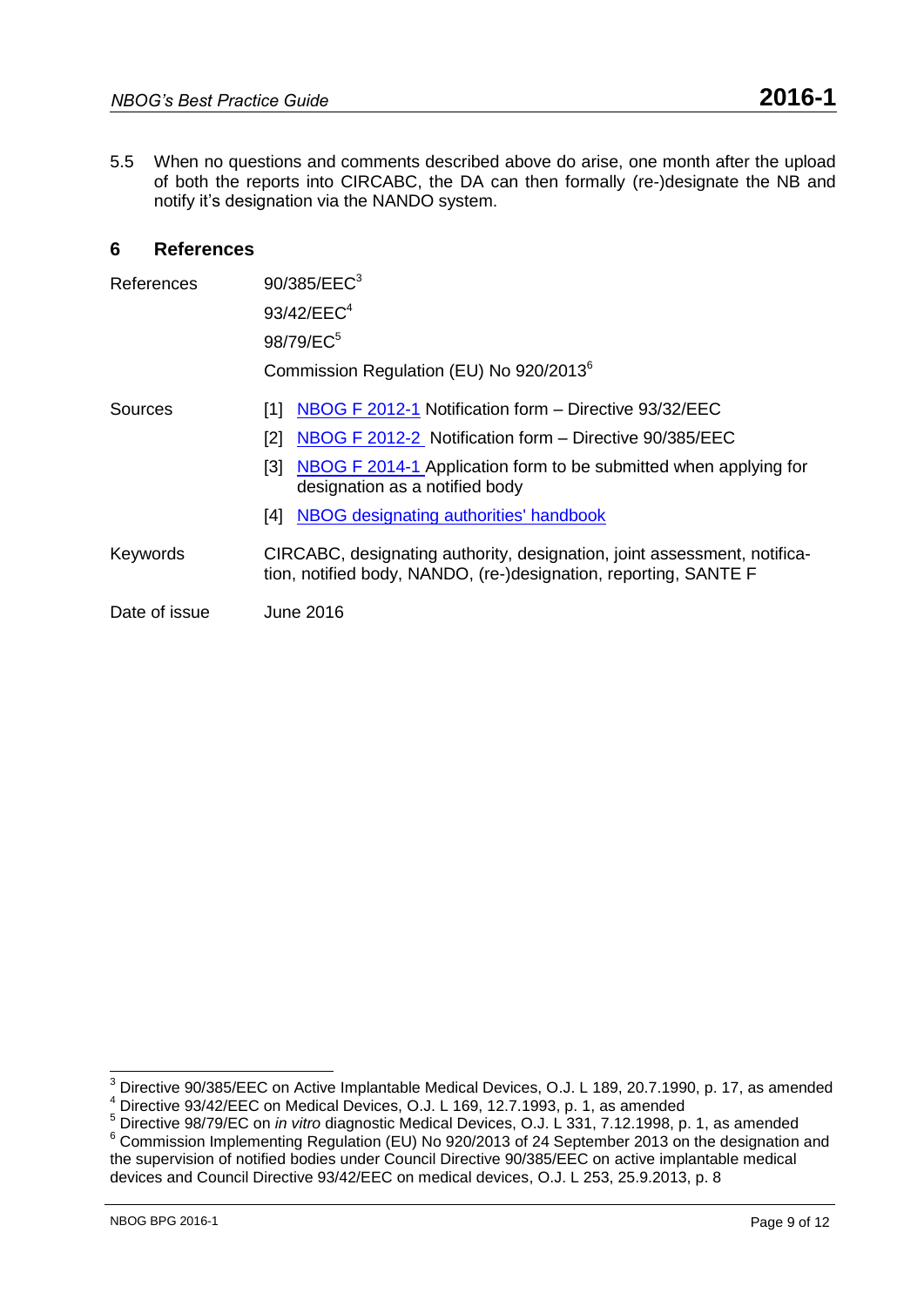## **Annex: Flowchart of activities and times**

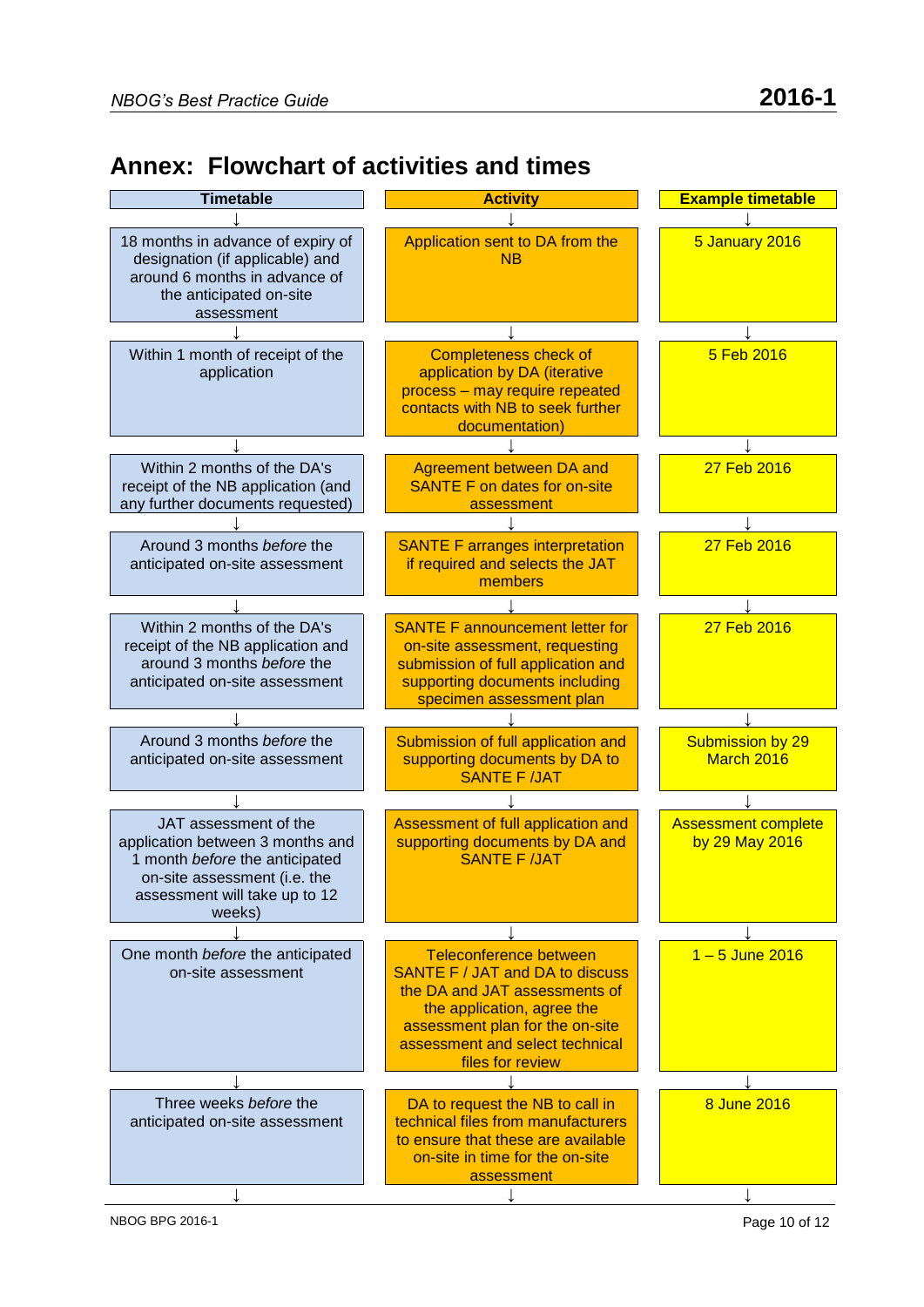

↓ ↓ ↓